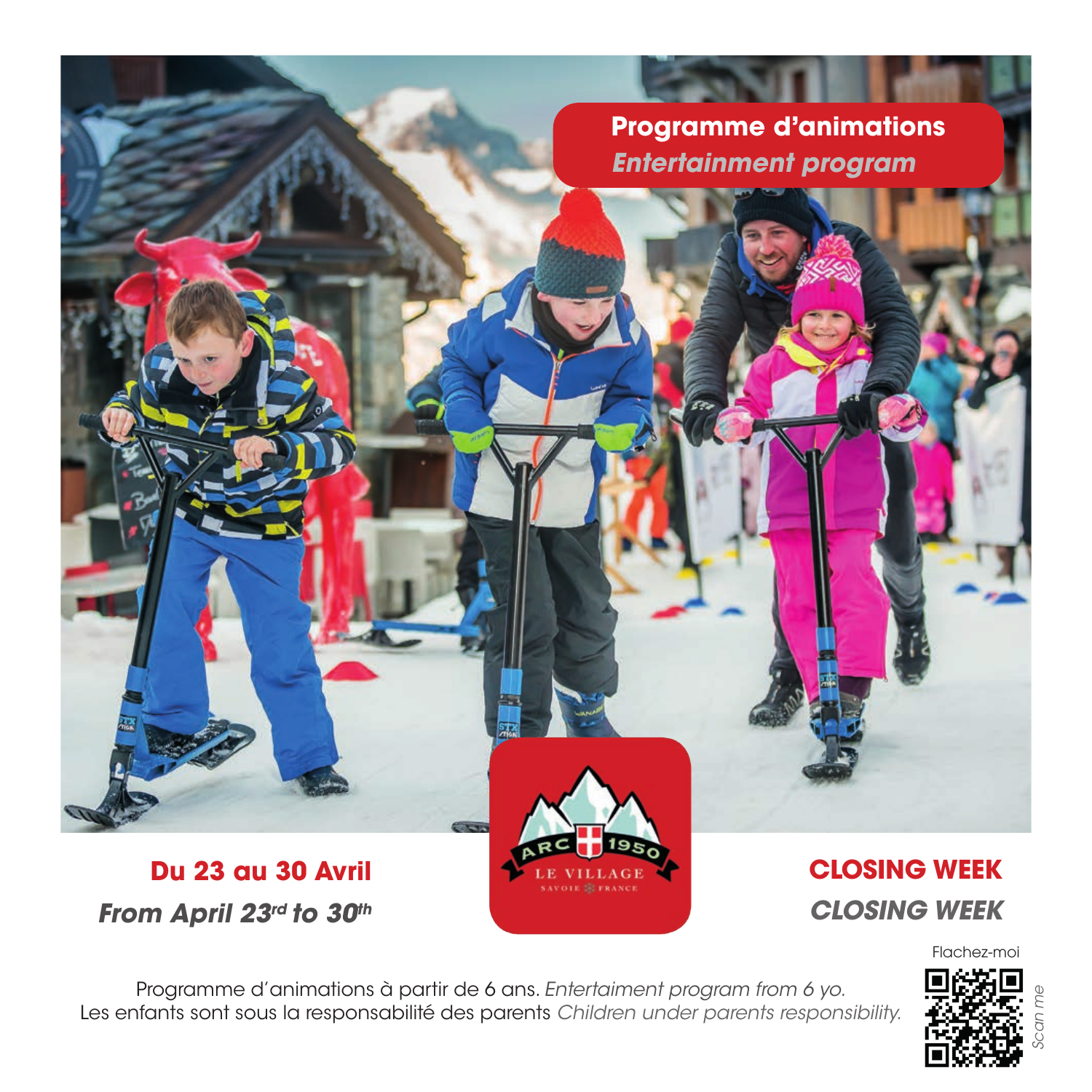### Le Village d'Arc 1950 et ses commerçants vous offrent ce programme d'animations

The Village of Arc 1950 and its shopkeepers offer you this entertainment program

## Samedi 23 Avril Sunday April 23rd

• 21h00 - Closing party Singer show by Fred Metral avec Kevon, Laial Darwich & Fabien Gagnaire O'Chaud Bar Club

• 9pm - Closing party Singer show by Fred Metral with Kevon, Laial Darwich & Fabien Gagnaire O'Chaud Bar Club

# Dimanche 24 Avril Sunday April 24th

- 17h00 Accueil du Village Présentation des activités, pot d'accueil et chamallows grillés Place de l'Horloge
- 5pm Village Greetings Presentation of activities, welcome drink and grilled marshmallows Clocktower place

• 17h30 - Initiation Kids Mini Snowpark Avec l'école de ski ESF - Pour les enfants de 2 à 6 ans Passerelle du Prince des Cimes

• 5.30pm - Kids Mini snowpark introduction With ESF ski school - For kids from 2 to 6 yo Prince des Cimes' footbridge



## Lundi 25 Avril Monday April 25th

- 17h30 Kids Disco Suivez les pas de Julien et Paulito dans une disco endiablée Place de l'Horloge
- 5.30pm Kids Disco

Follow in the footsteps of Julien and Paulito in a frenzied disco Clocktower place

## Mardi 26 Avril Tuesday April 26th

• 17h30 - Défi curling humain En équipe de 2, tentez de marquer le plus de points en dosant votre lancer Passerelle du Prince des Cimes

• 5.30pm - Human curling challenge In a team of 2, try to score the most points by measuring your throw Prince des Cimes' footbridge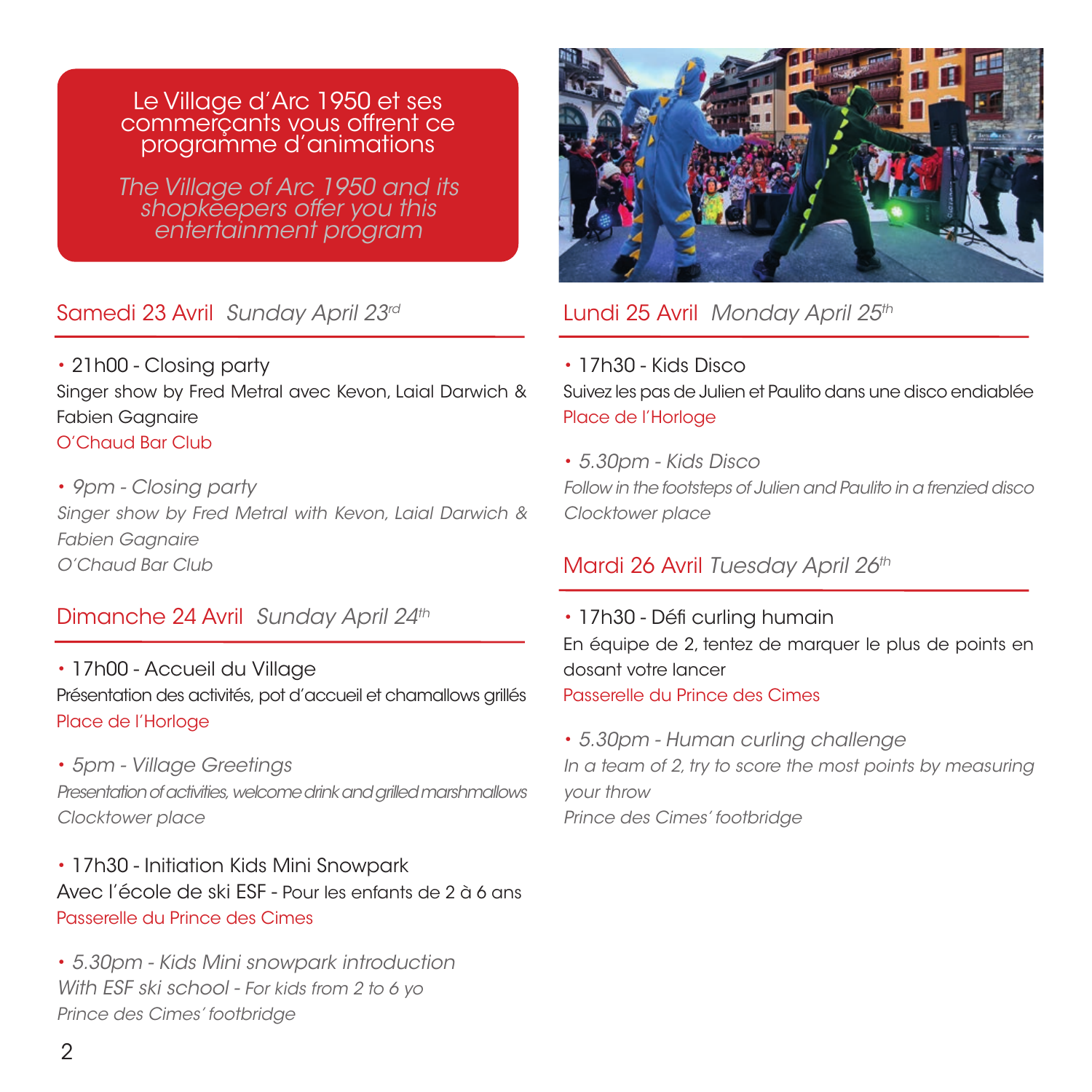

Mercredi 27 Avril Wednesday April 27th

• 17h30 - Gliss' party Découvrez de nouvelles luges : Airboard & Snowrider Casque obligatoire pour les mineurs Passerelle du Prince des Cimes

• 5.30pm - Slide party Discover new sledges : Airboard & Snowrider Compulsory helmets for children under 18 yo Prince des Cimes' footbridge



# Jeudi 28 Avril Thursday April 28th

- 17h30 Snow-trott derby Découvrez la version hiver de la trottinette dans une mini-course dans le Village Place Manoir Savoie
- 5.30pm Snow scooter derby Try the winter version of the scooter by racing in the Village Manoir Savoie place

# Vendredi 29 Avril Friday April 29th

- 17h30 Kids Disco Closing Ne manquez pas la dernière disco de la saison avec Paulito et Julien Place de l'Horloge
- 5.30pm Kids Disco Closing Don't miss the last disco of the season with Paulito and Julien Clocktower place